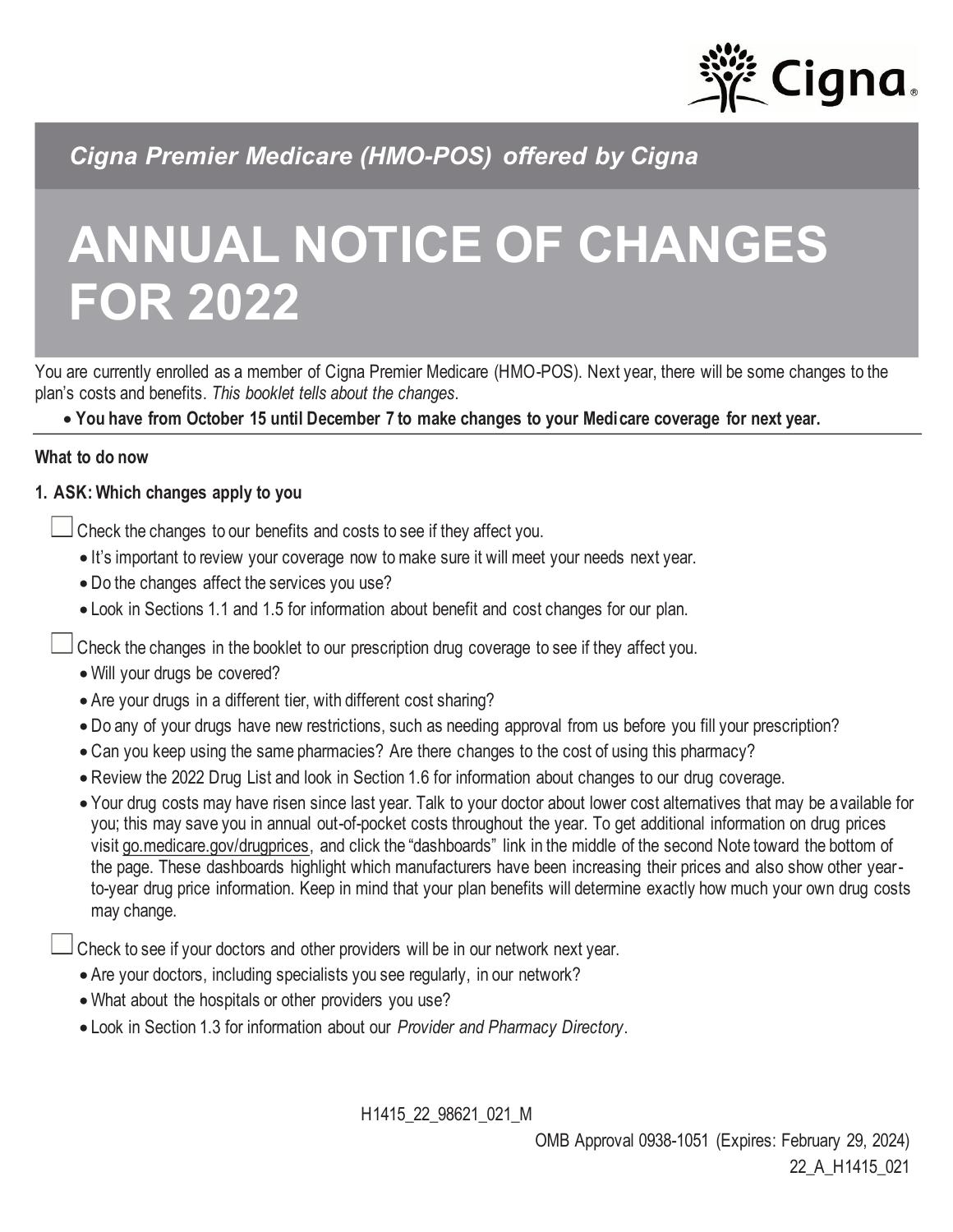Think about your overall health care costs.

- How much will you spend out-of-pocket for the services and prescription drugs you use regularly?
- How much will you spend on your premium and deductibles?
- How do your total plan costs compare to other Medicare coverage options?

Think about whether you are happy with our plan.

## **2. COMPARE:** Learn about other plan choices

Check coverage and costs of plans in your area.

- Use the personalized search feature on the Medicare Plan Finder at www.medicare.gov/plan-compare website.
- Review the list in the back of your *Medicare & You 2022* handbook.
- Look in Section 3.2 to learn more about your choices.

Once you narrow your choice to a preferred plan, confirm your costs and coverage on the plan's website.

## **3. CHOOSE:** Decide whether you want to change your plan

- If you don't join another plan by December 7, 2021, you will be enrolled in Cigna Premier Medicare (HMO-POS).
- To change to a **different plan** that may better meet your needs, you can switch plans between October 15 and December 7.
- **4. ENROLL:** To change plans, join a plan between **October 15** and **December 7, 2021**
	- If you don't join another plan by **December 7, 2021**, you will be enrolled in Cigna Premier Medicare (HMO-POS).
	- If you join another plan by **December 7, 2021**, your new coverage will start on **January 1**, **2022**. You will be automatically disenrolled from your current plan.

## **Additional Resources**

- This document is available for free in Spanish.
- Please contact our Customer Service number at 1-800-668-3813 for additional information. (TTY users should call 711.) Hours are October 1 – March 31, 8:00 a.m. – 8:00 p.m. local time, 7 days a week. From April 1 – September 30, Monday – Friday 8:00 a.m. – 8:00 p.m. local time. Messaging service used weekends, after hours, and on federal holidays.
- To get information from us in a way that works for you, please call Customer Service. We can give you information in braille, in large print, and other alternate formats if you need it.
- **Coverage under this Plan qualifies as Qualifying Health Coverage (QHC)** and satisfies the Patient Protection and Affordable Care Act's (ACA) individual shared responsibility requirement. Please visit the Internal Revenue Service (IRS) website at www.irs.gov/Affordable-Care-Act/Individuals-and-Families for more information.

## **About Cigna Premier Medicare (HMO-POS)**

- Cigna contracts with Medicare to offer Medicare Advantage HMO and PPO plans and Part D Prescription Drug Plans (PDP) in select states, and with select State Medicaid programs. Enrollment in Cigna depends on contract renewal.
- When this booklet says "we," "us," or "our," it means Cigna*.* When it says "plan" or "our plan," it means Cigna Premier Medicare (HMO-POS).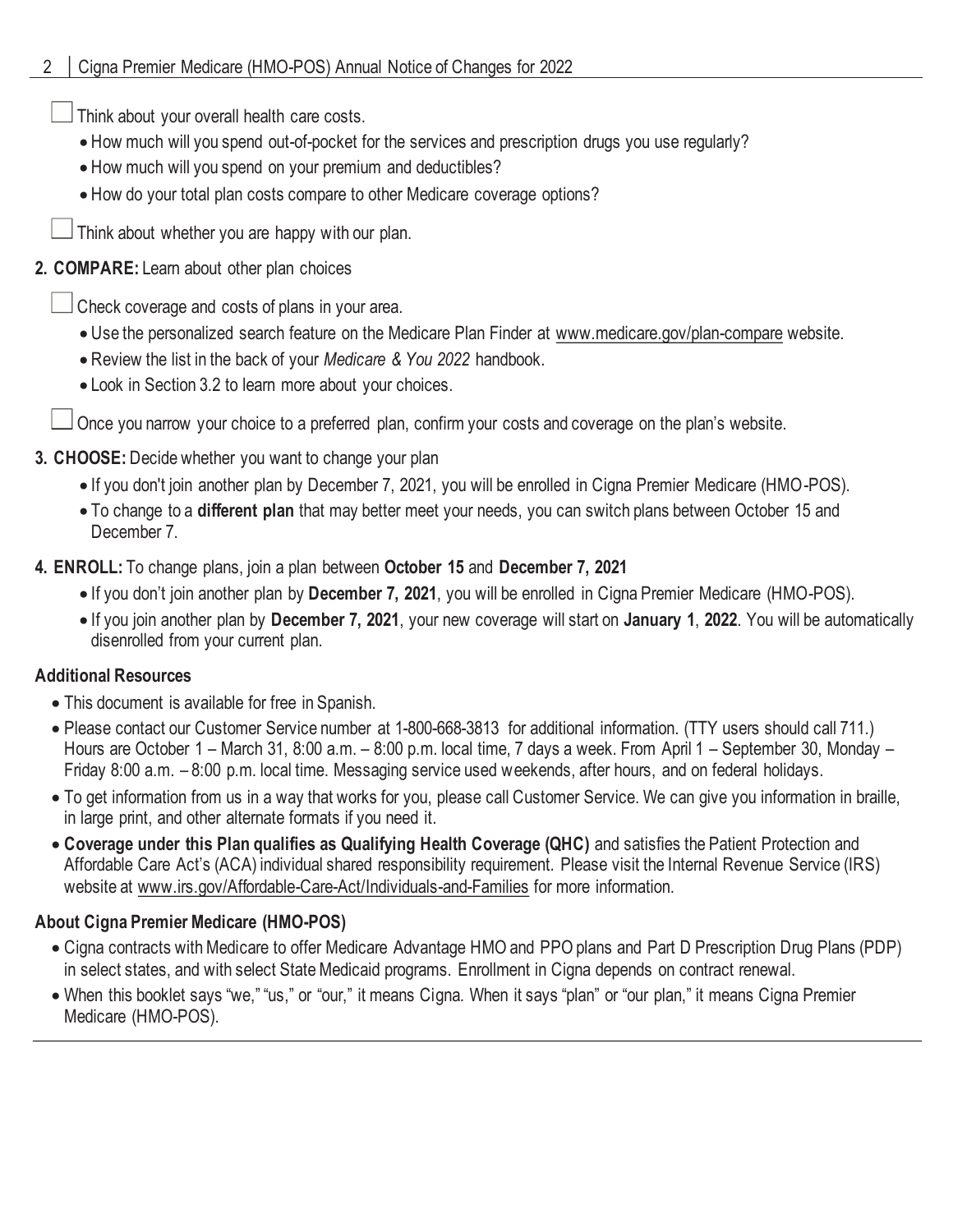## **Summary of Important Costs for 2022**

The table below compares the 2021 costs and 2022 costs for Cigna Premier Medicare (HMO-POS) in several important areas. **Please note this is only a summary of changes**. A copy of the *Evidence of Coverage* is located on our website at www.cignamedicare.com. You may also call Customer Service to ask us to mail you an *Evidence of Coverage*.

| Cost                                                                                                                          | 2021 (this year)                             | 2022 (next year)                             |
|-------------------------------------------------------------------------------------------------------------------------------|----------------------------------------------|----------------------------------------------|
| Monthly plan premium*                                                                                                         | \$0                                          | \$0                                          |
| * Your premium may be higher or lower<br>than this amount. See Section 1.1<br>for details.                                    |                                              |                                              |
| Maximum out-of-pocket amount                                                                                                  | \$4,500                                      | \$4,500                                      |
| This is the most you will pay out-of-pocket<br>for your covered Part A and Part B<br>services. (See Section 1.2 for details.) |                                              |                                              |
| Doctor office visits                                                                                                          | In-Network:                                  | In-Network:                                  |
|                                                                                                                               | Primary care visits: \$0 copayment per visit | Primary care visits: \$0 copayment per visit |
|                                                                                                                               | Specialist visits: \$30 copayment per visit  | Specialist visits: \$35 copayment per visit  |
|                                                                                                                               | Out-of-Network:                              | Out-of-Network:                              |
|                                                                                                                               | Primary care visits:                         | Primary care visits:                         |
|                                                                                                                               | 30% coinsurance per visit                    | 30% coinsurance per visit                    |
|                                                                                                                               | Specialist visits:                           | Specialist visits:                           |
|                                                                                                                               | 30% coinsurance per visit                    | 30% coinsurance per visit                    |
| Inpatient hospital stays                                                                                                      | In-Network:                                  | In-Network:                                  |
| Includes inpatient acute, inpatient                                                                                           | Days 1-7: \$235 copayment per day            | Days 1-7: \$275 copayment per day            |
| rehabilitation, long-term care hospitals                                                                                      | Days 8-90: \$0 copayment per day             | Days 8-90: \$0 copayment per day             |
| and other types of inpatient hospital                                                                                         | Out-of-Network:                              | Out-of-Network:                              |
| services. Inpatient hospital care starts the                                                                                  | 30% coinsurance per stay                     | 30% coinsurance per stay                     |
| day you are formally admitted to the<br>hospital with a doctor's order. The day                                               |                                              |                                              |
| before you are discharged is your last                                                                                        |                                              |                                              |
| inpatient day.                                                                                                                |                                              |                                              |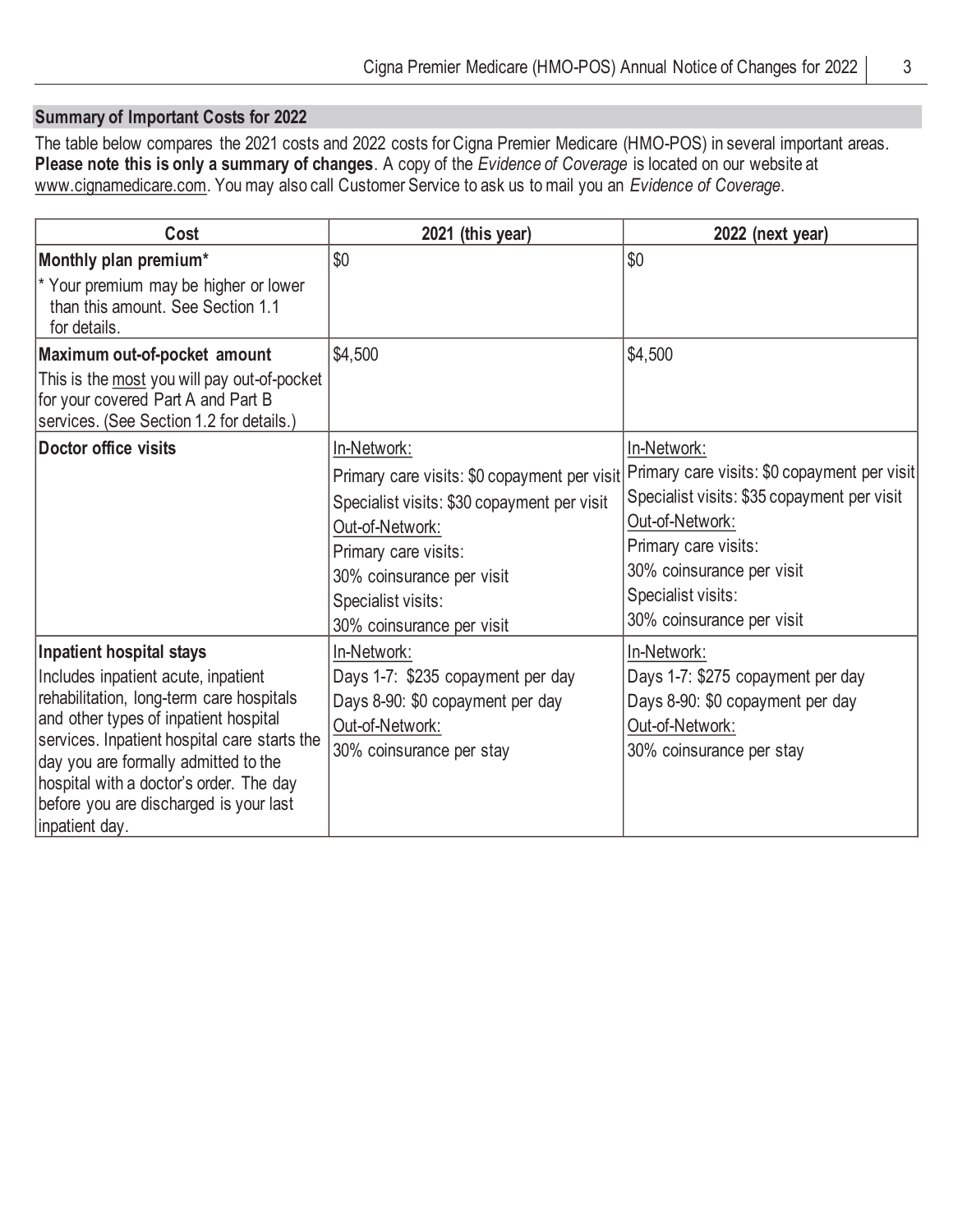| Cost                              | 2021 (this year)                                                                                      | 2022 (next year)                                                                                      |
|-----------------------------------|-------------------------------------------------------------------------------------------------------|-------------------------------------------------------------------------------------------------------|
| Part D prescription drug coverage | Deductible: \$0                                                                                       | Deductible: \$0                                                                                       |
| (See Section 1.6 for details.)    | Copayments or Coinsurance during the<br>Initial Coverage Stage:                                       | Copayments or Coinsurance during the<br>Initial Coverage Stage:                                       |
|                                   | • Drug Tier 1:<br>Standard cost sharing:<br>\$9 copayment<br>Preferred cost sharing:<br>\$0 copayment | • Drug Tier 1:<br>Standard cost sharing:<br>\$9 copayment<br>Preferred cost sharing:<br>\$0 copayment |
|                                   | • Drug Tier 2:<br>Standard cost sharing:<br>\$12 copayment<br>Preferred cost sharing:                 | • Drug Tier 2:<br>Standard cost sharing:<br>\$12 copayment<br>Preferred cost sharing:                 |
|                                   | \$4 copayment<br>• Drug Tier 3:<br>Standard cost sharing:<br>\$47 copayment                           | \$4 copayment<br>• Drug Tier 3:<br>Standard cost sharing:<br>\$47 copayment                           |
|                                   | Preferred cost sharing:<br>\$42 copayment                                                             | Preferred cost sharing:<br>\$42 copayment                                                             |
|                                   | • Drug Tier 4:<br>Standard cost sharing:<br>48% coinsurance                                           | • Drug Tier 4:<br>Standard cost sharing:<br>50% coinsurance                                           |
|                                   | Preferred cost sharing:<br>48% coinsurance                                                            | Preferred cost sharing:<br>50% coinsurance                                                            |
|                                   | • Drug Tier 5:<br>Standard cost sharing:<br>33% coinsurance                                           | • Drug Tier 5:<br>Standard cost sharing:<br>33% coinsurance                                           |
|                                   | Preferred cost sharing:<br>33% coinsurance                                                            | Preferred cost sharing:<br>33% coinsurance                                                            |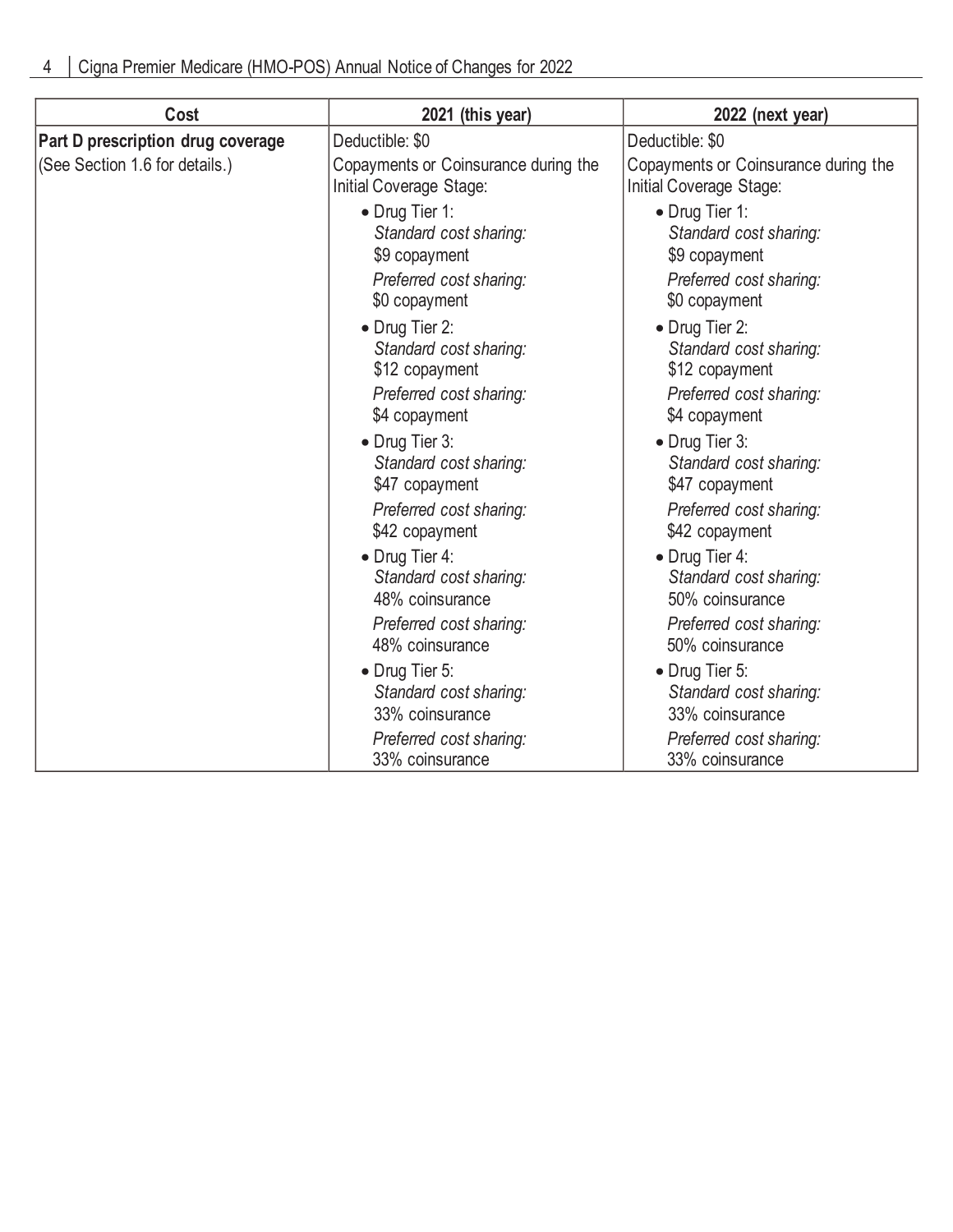# *Annual Notice of Changes***for 2022 Table of Contents**

| <b>SECTION 1</b> |  |
|------------------|--|
| Section 1.1      |  |
| Section 1.2      |  |
| Section 1.3      |  |
| Section 1.4      |  |
| Section 1.5      |  |
| Section 1.6      |  |
| <b>SECTION 2</b> |  |
| <b>SECTION 3</b> |  |
| Section 3.1      |  |
| Section 3.2      |  |
| <b>SECTION 4</b> |  |
| <b>SECTION 5</b> |  |
| <b>SECTION 6</b> |  |
| <b>SECTION 7</b> |  |
| Section 7.1      |  |
| Section 7.2      |  |
|                  |  |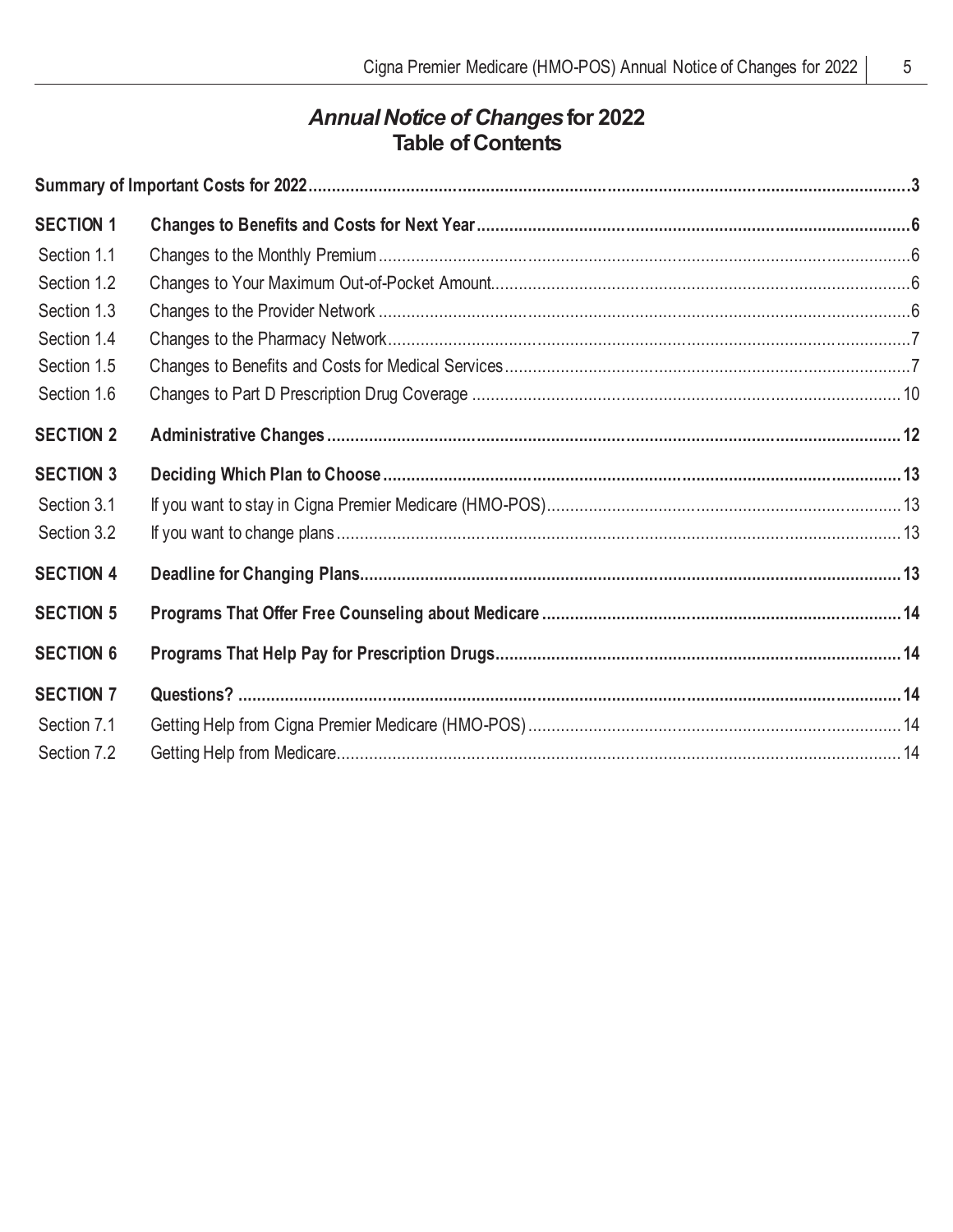#### **SECTION 1 Changes to Benefits and Costs for Next Year**

#### **Section 1.1 Changes to the Monthly Premium**

| Cost                                | 2021 (this year) | 2022 (next year) |
|-------------------------------------|------------------|------------------|
| Monthly premium                     |                  | 'SC              |
| (You must also continue to pay your |                  |                  |
| Medicare Part B premium.)           |                  |                  |

- Your monthly plan premium will be *more* if you are required to pay a lifetime Part D late enrollment penalty for going without other drug coverage that is at least as good as Medicare drug coverage (also referred to as "creditable coverage") for 63 days or more.
- If you have a higher income, you may have to pay an additional amount each month directly to the government for your Medicare prescription drug coverage.
- Your monthly premium will be *less* if you are receiving "Extra Help" with your prescription drug costs. Please see Section 6 regarding "Extra Help" from Medicare.

#### **Section 1.2 Changes to Your Maximum Out-of-Pocket Amount**

To protect you, Medicare requires all health plans to limit how much you pay "out-of-pocket" during the year. This limit is called the "maximum out-of-pocket amount." Once you reach this amount, you generally pay nothing for covered Part A and Part B services for the rest of the year.

| Cost                                                                                                                                                                                                             | 2021 (this year) | 2022 (next year)                                                                                                                                                                                 |
|------------------------------------------------------------------------------------------------------------------------------------------------------------------------------------------------------------------|------------------|--------------------------------------------------------------------------------------------------------------------------------------------------------------------------------------------------|
| Maximum out-of-pocket amount                                                                                                                                                                                     | \$4,500          | \$4,500                                                                                                                                                                                          |
| Your costs for covered medical services<br>(such as copays) count toward your<br>maximum out-of-pocket amount. Your<br>costs for prescription drugs do not count<br>toward your maximum out-of-pocket<br>amount. |                  | Once you have paid \$4,500 out-of-pocket<br>for covered Part A and Part B services,<br>you will pay nothing for your covered Part<br>A and Part B services for the rest of the<br>calendar year. |

The Maximum out-of-pocket amount applies to covered in-network Part A and Part B services. It does not apply to covered out-of-network Part A and Part B services.

#### **Section 1.3 Changes to the Provider Network**

There are changes to our network of providers for next year. An updated *Provider and Pharmacy Directory* is located on our website at www.cignamedicare.com. You may also call Customer Service for updated provider information or to ask us to mail you a *Provider and Pharmacy Directory*. **Please review the 2022** *Provider and Pharmacy Directory* **to see if your providers (primary care provider, specialists, hospitals, etc.) are in our network.**

It is important that you know that we may make changes to the hospitals, doctors and specialists (providers) that are part of your plan during the year. There are a number of reasons why your provider might leave your plan, but if your doctor or specialist does leave your plan, you have certain rights and protections summarized below:

- Even though our network of providers may change during the year, we must furnish you with uninterrupted access to qualified doctors and specialists.
- We will make a good faith effort to provide you with at least 30 days' notice that your provider is leaving our plan so that you have time to select a new provider.
- We will assist you in selecting a new qualified provider to continue managing your health care needs.
- If you are undergoing medical treatment you have the right to request, and we will work with you to ensure, that the medically necessary treatment you are receiving is not interrupted.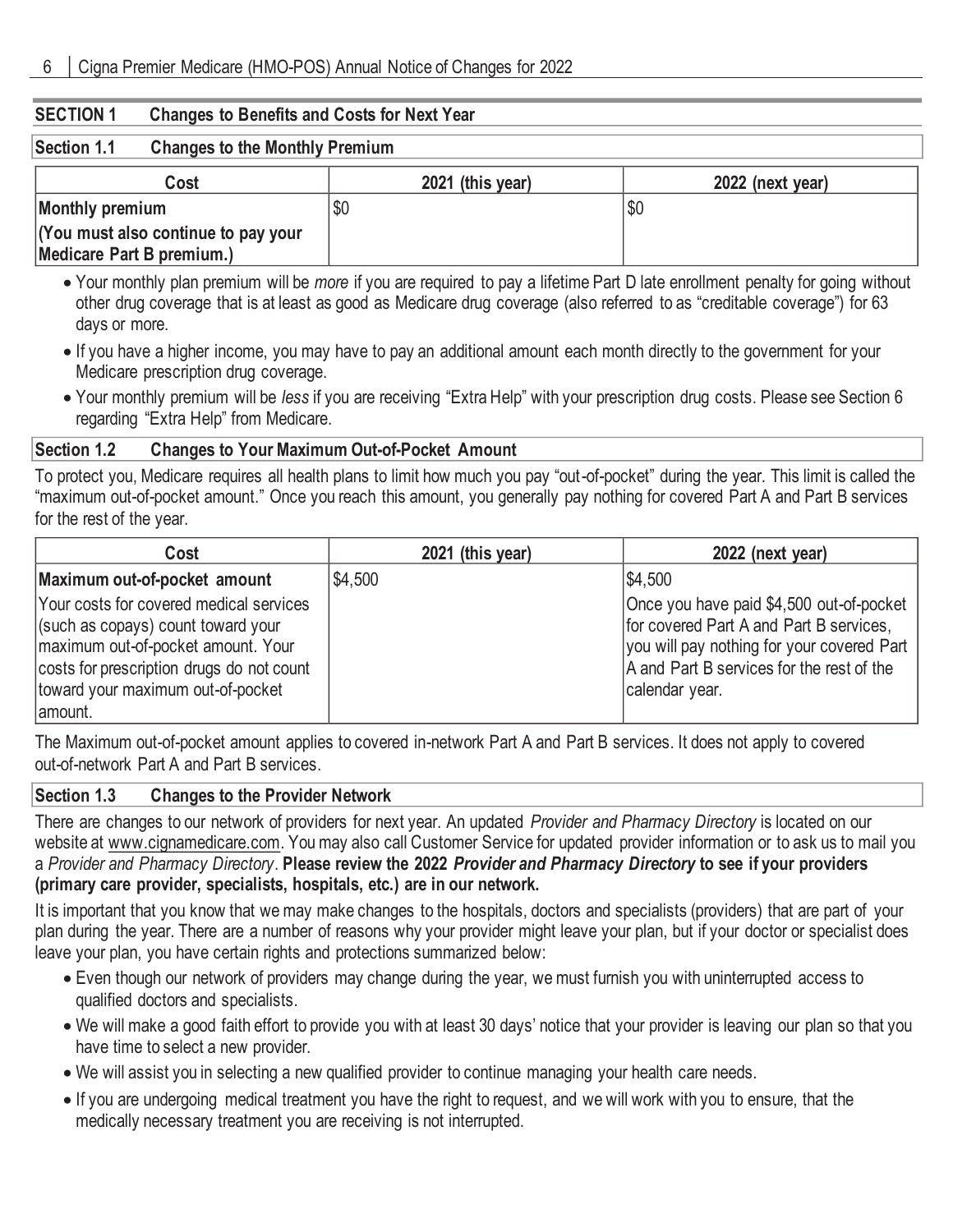- If you believe we have not furnished you with a qualified provider to replace your previous provider or that your care is not being appropriately managed, you have the right to file an appeal of our decision.
- If you find out your doctor or specialist is leaving your plan, please contact us so we can assist you in finding a new provi der to manage your care.

## **Section 1.4 Changes to the Pharmacy Network**

Amounts you pay for your prescription drugs may depend on which pharmacy you use. Medicare drug plans have a network of pharmacies. In most cases, your prescriptions are covered *only* if they are filled at one of our network pharmacies. Our network includes pharmacies with preferred cost sharing, which may offer you lower cost sharing than the standard cost sharing offered by other network pharmacies for some drugs.

Our network has changed more than usual for 2022. An updated *Provider and Pharmacy Directory* is located on our website at www.cignamedicare.com. You may also call Customer Service for updated provider information or to ask us to mail you a *Provider and Pharmacy Directory*. **We strongly suggest that you review the current** *Provider and Pharmacy Directory* **to see if your pharmacy is still in our network.**

### **Section 1.5 Changes to Benefits and Costs for Medical Services**

We are changing our coverage for certain medical services next year. The information below describes these changes. For details about the coverage and costs for these services, see Chapter 4, *Medical Benefits Chart (what is covered and what you pay)*, in your *2022 Evidence of Coverage.*

## **Opioid treatment program services**

Members of our plan with opioid use disorder (OUD) can receive coverage of services to treat OUD through an Opioid Treatment Program (OTP) which includes the following services:

- U.S. Food and Drug Administration (FDA)-approved opioid agonist and antagonist medication-assisted treatment (MAT) medications.
- Dispensing and administration of MAT medications (if applicable)
- Substance use counseling
- Individual and group therapy
- Toxicology testing
- Intake activities
- Periodic assessments

| Cost                                                                                     | 2021 (this year)                                                                                                                                                                           | 2022 (next year)                                                                                                                                                                                           |
|------------------------------------------------------------------------------------------|--------------------------------------------------------------------------------------------------------------------------------------------------------------------------------------------|------------------------------------------------------------------------------------------------------------------------------------------------------------------------------------------------------------|
| Additional telehealth services:<br>Physical therapy and Speech and<br>Language Pathology | In-Network<br>You pay a copayment of \$30 for<br>Medicare-covered Physical therapy virtual<br>visits.<br>Medicare-covered Speech and Language<br>Pathology virtual visits are not covered. | In-Network<br>You pay a copayment of \$0 for Medicare-<br>covered Physical therapy virtual visits.<br>You pay a copayment of \$0 for Medicare-<br>covered Speech and Language Pathology<br>virtual visits. |
| Annual physical exam                                                                     | In-Network<br>Not covered.<br>Out-of-Network<br>Not covered.                                                                                                                               | In-Network<br>You pay a copayment of \$0 for an annual<br>physical exam.<br>Out-of-Network                                                                                                                 |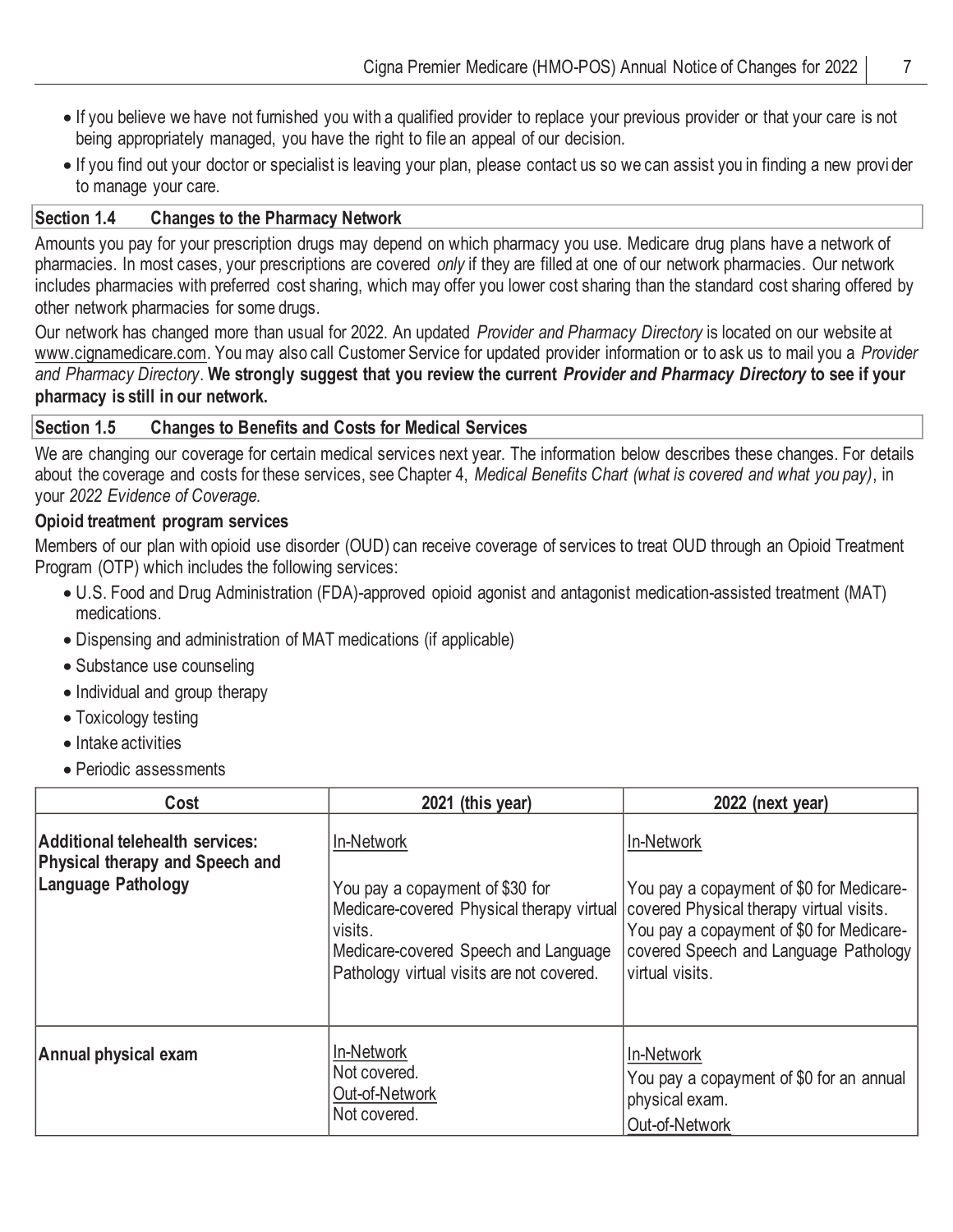| Cost                                     | 2021 (this year)                                                                                                                                                                                                                                                                                                                                                                        | 2022 (next year)                                                                                                                                                                                                                                                                                                                                                                                                                                                                                                                                                |
|------------------------------------------|-----------------------------------------------------------------------------------------------------------------------------------------------------------------------------------------------------------------------------------------------------------------------------------------------------------------------------------------------------------------------------------------|-----------------------------------------------------------------------------------------------------------------------------------------------------------------------------------------------------------------------------------------------------------------------------------------------------------------------------------------------------------------------------------------------------------------------------------------------------------------------------------------------------------------------------------------------------------------|
|                                          |                                                                                                                                                                                                                                                                                                                                                                                         | Not covered.                                                                                                                                                                                                                                                                                                                                                                                                                                                                                                                                                    |
| <b>Catasys Program</b>                   | In-Network<br>You pay a copayment of \$0 for Catasys<br>OnTrak™ program.                                                                                                                                                                                                                                                                                                                | In-Network<br>Catasys OnTrak™ program not covered.                                                                                                                                                                                                                                                                                                                                                                                                                                                                                                              |
| <b>Dental services</b>                   | In-Network<br>Authorization rules may apply.<br>You pay a copayment of \$30 for<br>Medicare-covered dental services.<br>The plan has no maximum allowance<br>amount per year for supplemental<br>preventive dental services and a<br>maximum allowance amount of \$1000 per<br>year for supplemental comprehensive<br>dental services.<br>You pay \$0 copayment for dental<br>services. | In-Network<br>Auhorization not required.<br>You pay a copayment of \$35 for<br>Medicare-covered dental services.<br>The plan has no maximum allowance<br>amount per year for supplemental<br>preventive and comprehensive dental<br>services. You will pay a \$0 copayment for<br>select dental services.<br>For more information on your dental<br>benefits and cost share, please contact<br>Cigna's dental vendor at 1-866-213-7295<br>(TTY 711) or go to<br>cignamedicare.com/resources after<br>October 1, 2021 to find the Dental Guide<br>for your plan. |
| <b>Hearing services</b>                  | In-Network<br>You pay a copayment of \$0 for Medicare-<br>covered diagnostic hearing exams in a<br>PCP office.<br>You pay a copayment of \$30 for<br>Medicare-covered diagnostic hearing<br>exams in a Specialist office.                                                                                                                                                               | In-Network<br>You pay a copayment of \$35 for<br>Medicare-covered diagnostic hearing<br>exams.                                                                                                                                                                                                                                                                                                                                                                                                                                                                  |
| Inpatient hospital care                  | In-Network<br>You pay a copayment of:<br>- Days 1-7: \$235 per day<br>$-$ Days 8-90: \$0 per day<br>for each Medicare-covered hospital stay.                                                                                                                                                                                                                                            | In-Network<br>You pay a copayment of:<br>- Days 1-7: \$275 per day<br>$-$ Days 8-90: \$0 per day<br>for each Medicare-covered hospital stay.                                                                                                                                                                                                                                                                                                                                                                                                                    |
| Inpatient mental health care             | In-Network<br>You pay a copayment of:<br>- Days 1-7: \$235 per day<br>- Days 8-90: \$0 per day<br>for each Medicare-covered Inpatient<br>mental hospital stay.                                                                                                                                                                                                                          | In-Network<br>You pay a copayment of:<br>- Days 1-7: \$265 per day<br>- Days 8-90: \$0 per day<br>for each Medicare-covered Inpatient<br>mental hospital stay.                                                                                                                                                                                                                                                                                                                                                                                                  |
| <b>Opioid treatment program services</b> | In-Network                                                                                                                                                                                                                                                                                                                                                                              | In-Network                                                                                                                                                                                                                                                                                                                                                                                                                                                                                                                                                      |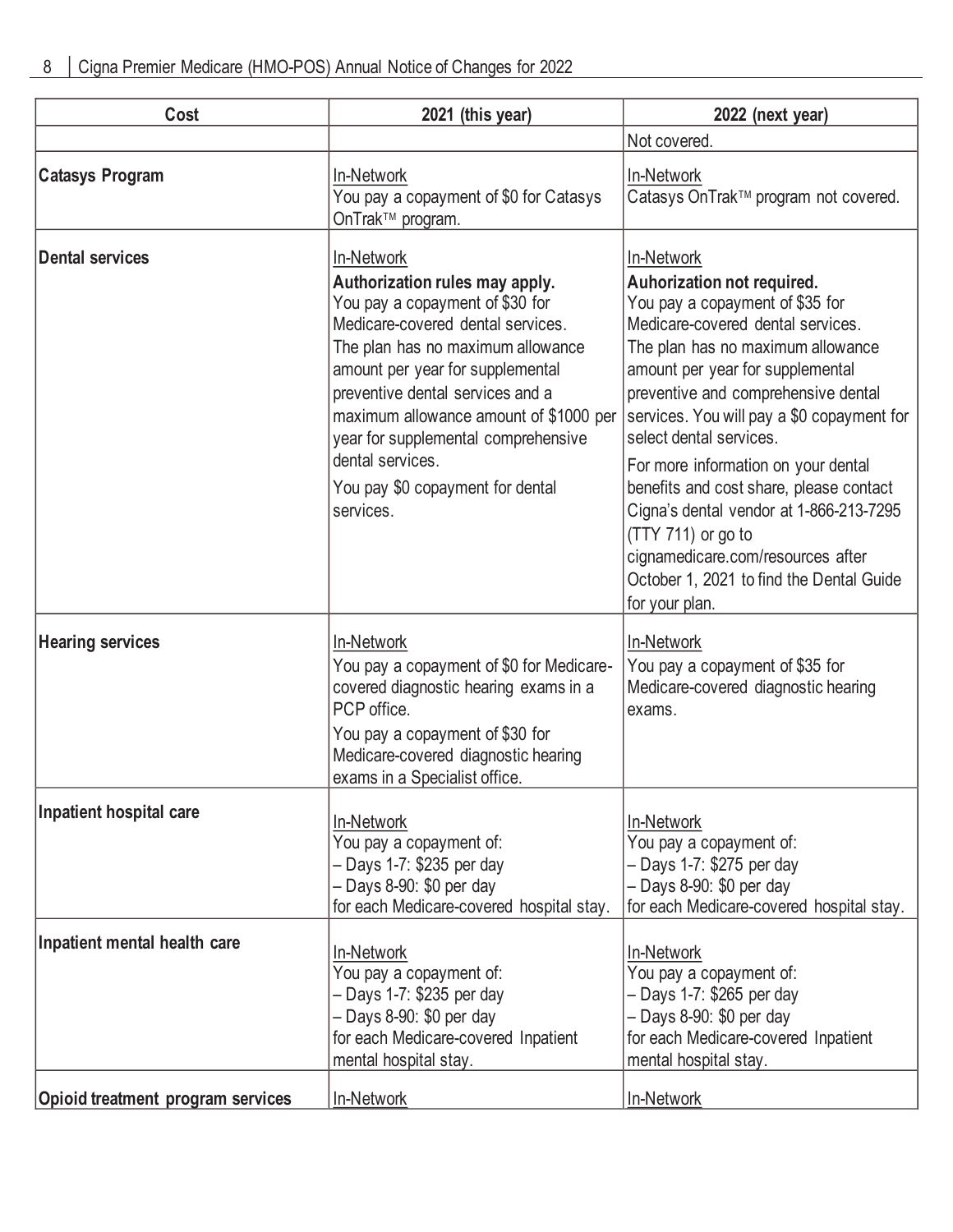| Cost                                                                                                                       | 2021 (this year)                                                                                                                                                                                                                                                                                                    | 2022 (next year)                                                                                                                                                                                                                                                                                             |
|----------------------------------------------------------------------------------------------------------------------------|---------------------------------------------------------------------------------------------------------------------------------------------------------------------------------------------------------------------------------------------------------------------------------------------------------------------|--------------------------------------------------------------------------------------------------------------------------------------------------------------------------------------------------------------------------------------------------------------------------------------------------------------|
|                                                                                                                            | You pay a copayment of \$30 for<br>Medicare-covered opioid treatment<br>services.                                                                                                                                                                                                                                   | You pay a copayment of \$35 for<br>Medicare-covered opioid treatment<br>services.                                                                                                                                                                                                                            |
| Outpatient hospital observation                                                                                            | In-Network<br>You pay a copayment of \$210 for<br>Medicare-covered outpatient hospital<br>observation.                                                                                                                                                                                                              | In-Network<br>You pay a copayment of \$240 for<br>Medicare-covered outpatient hospital<br>observation.                                                                                                                                                                                                       |
| <b>Outpatient rehabilitation services</b>                                                                                  | In-Network<br>You pay a copayment of \$30 for<br>Medicare-covered Occupational Therapy<br>visits.<br>You pay a copayment of \$30 for<br>Medicare-covered Physical Therapy in-<br>person visits.<br>You pay a copayment of \$30 for<br>Medicare-covered Speech and Language<br>Pathology in-person visits.           | In-Network<br>You pay a copayment of \$35 for<br>Medicare-covered Occupational Therapy<br>visits.<br>You pay a copayment of \$35 for<br>Medicare-covered Physical Therapy in-<br>person visits.<br>You pay a copayment of \$35 for<br>Medicare-covered Speech and Language<br>Pathology in-person visits.    |
| Outpatient substance abuse services                                                                                        | In-Network<br>You pay a copayment of \$30 for<br>Medicare-covered individual or group<br>substance abuse outpatient treatment<br>visits.                                                                                                                                                                            | In-Network<br>You pay a copayment of \$35 for<br>Medicare-covered individual or group<br>substance abuse outpatient treatment<br>visits.                                                                                                                                                                     |
| Outpatient surgery, including services<br>provided at hospital outpatient<br>facilities and ambulatory surgical<br>centers | In-Network<br>You pay a copayment of \$0 or \$210 for<br>each Medicare-covered outpatient<br>hospital facility visit. \$0 for any surgical<br>procedures (i.e. polyp removal) during a<br>colorectal screening. \$210 for all other<br>Outpatient services not provided in an<br><b>Ambulatory Surgical Center.</b> | In-Network<br>You pay a copayment of \$0 or \$240 for<br>each Medicare-covered outpatient<br>hospital facility visit. \$0 for any surgical<br>procedures (i.e. polyp removal) during a<br>colorectal screening. \$240 for all other<br>Outpatient services not provided in an<br>Ambulatory Surgical Center. |
| <b>Physician/Practitioner services</b><br>including doctor's office visits                                                 | In-Network<br>You pay a copayment of \$30 for each<br>Medicare-covered Specialist visit.<br>You pay a copayment of \$0 in a Primary<br>Care Physician office or \$30 in a<br>Specialist office for Medicare-covered<br>Other Health Care Professional Service.                                                      | In-Network<br>You pay a copayment of \$35 for each<br>Medicare-covered Specialist visit.<br>You pay a copayment of \$0 in a Primary<br>Care Physician office or \$35 in a<br>Specialist office for Medicare-covered<br>Other Health Care Professional Service.                                               |
| <b>Podiatry services</b>                                                                                                   | In-Network<br>You pay a copayment of \$30 for each<br>Medicare-covered podiatry visit.                                                                                                                                                                                                                              | In-Network<br>You pay a copayment of \$35 for each<br>Medicare-covered podiatry visit.                                                                                                                                                                                                                       |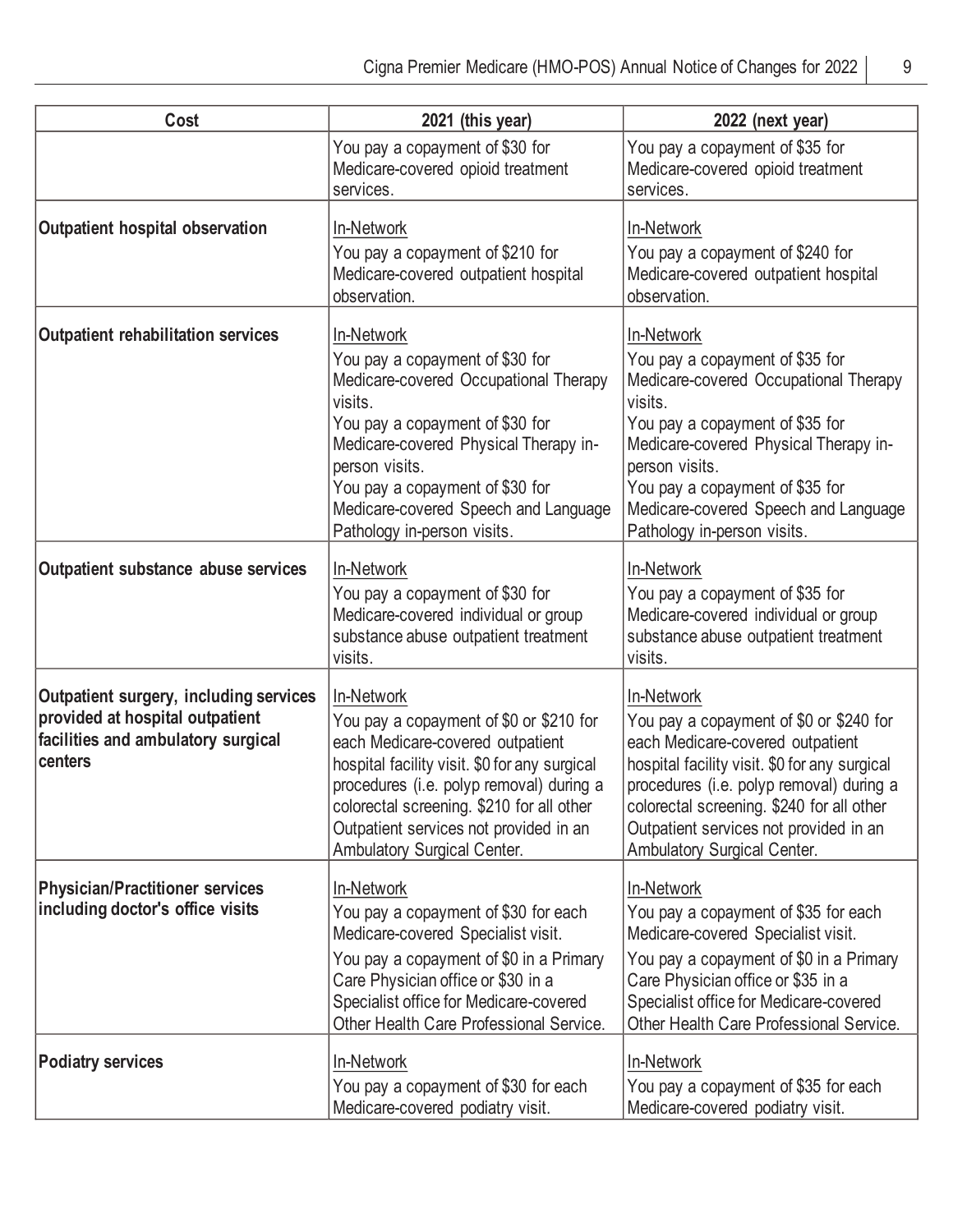| Cost                                       | 2021 (this year)                                                                                                                                                                                       | 2022 (next year)                                                                                                                                                                                       |
|--------------------------------------------|--------------------------------------------------------------------------------------------------------------------------------------------------------------------------------------------------------|--------------------------------------------------------------------------------------------------------------------------------------------------------------------------------------------------------|
| <b>Skilled nursing facility (SNF) care</b> | In-Network<br>You pay a copayment of:<br>$-$ Days 1-20: \$0 per day<br>- Days 21-100: \$184 per day<br>for each Medicare-covered SNF stay.                                                             | In-Network<br>You pay a copayment of:<br>$-$ Days 1-20: \$0 per day<br>- Days 21-100: \$188 per day<br>for each Medicare-covered SNF stay.                                                             |
| <b>Vision services</b>                     | In-Network<br>You pay a copayment of \$0 for Medicare-<br>covered glaucoma screenings and<br>diabetic retinal exams.<br>You pay a copayment of \$30 for all other<br>Medicare-covered vision services. | In-Network<br>You pay a copayment of \$0 for Medicare-<br>covered glaucoma screenings and<br>diabetic retinal exams.<br>You pay a copayment of \$35 for all other<br>Medicare-covered vision services. |
|                                            | \$200 allowance for supplemental eyewear<br>every year. Members are responsible for<br>all costs over and above the allowance<br>amount.                                                               | \$150 allowance for supplemental eyewear<br>every year. Members are responsible for<br>all costs over and above the allowance<br>amount.                                                               |

## **Section 1.6 Changes to Part D Prescription Drug Coverage**

## **Changes to Our Drug List**

Our list of covered drugs is called a Formulary or "Drug List." A copy of our Drug List is provided electronically. The Drug List provided electronically includes many — but not all — of the drugs that we will cover next year. If you don't see your drug on this list, it might still be covered. **You can get the** *complete* **Drug List** by calling Customer Service (see the back cover) or visiting our website (www.cignamedicare.com).

We made changes to our Drug List, including changes to the drugs we cover and changes to the restrictions that apply to our coverage for certain drugs. **Review the Drug List to make sure your drugs will be covered next year and to see if there will be any restrictions.**

If you are affected by a change in drug coverage, you can:

- **Work with your doctor (or other prescriber) and ask the plan to make an exception** to cover the drug.
	- oTo learn what you must do to ask for an exception, see Chapter 9 of your *Evidence of Coverage (What to do if you have a problem or complaint (coverage decisions, appeals, complaints))* or call Customer Service.
- **Work with your doctor (or other prescriber) to find a different drug** that we cover. You can call Customer Service to ask for a list of covered drugs that treat the same medical condition.

In some situations, we are required to cover a temporary supply of a non-formulary drug in the first 90 days of the plan year or the first 90 days of membership to avoid a gap in therapy. (To learn more about when you can get a temporary supply and how to ask for one, see Chapter 5, Section 5.2 of the *Evidence of Coverage.*) During the time when you are getting a temporary supply of a drug, you should talk with your doctor to decide what to do when your temporary supply runs out. You can either switch to a different drug covered by the plan or ask the plan to make an exception for you and cover your current drug.

If you have received a formulary exception to a medication this year the formulary exception request is approved through the date indicated in the approval letter. A new formulary exception request is only needed if the date indicated on the letter has passed. Most of the changes in the Drug List are new for the beginning of each year. However, during the year, we might make other changes that are allowed by Medicare rules.

When we make these changes to the Drug List during the year, you can still work with your doctor (or other prescriber) and as k us to make an exception to cover the drug. We will also continue to update our online Drug List as scheduled and provide other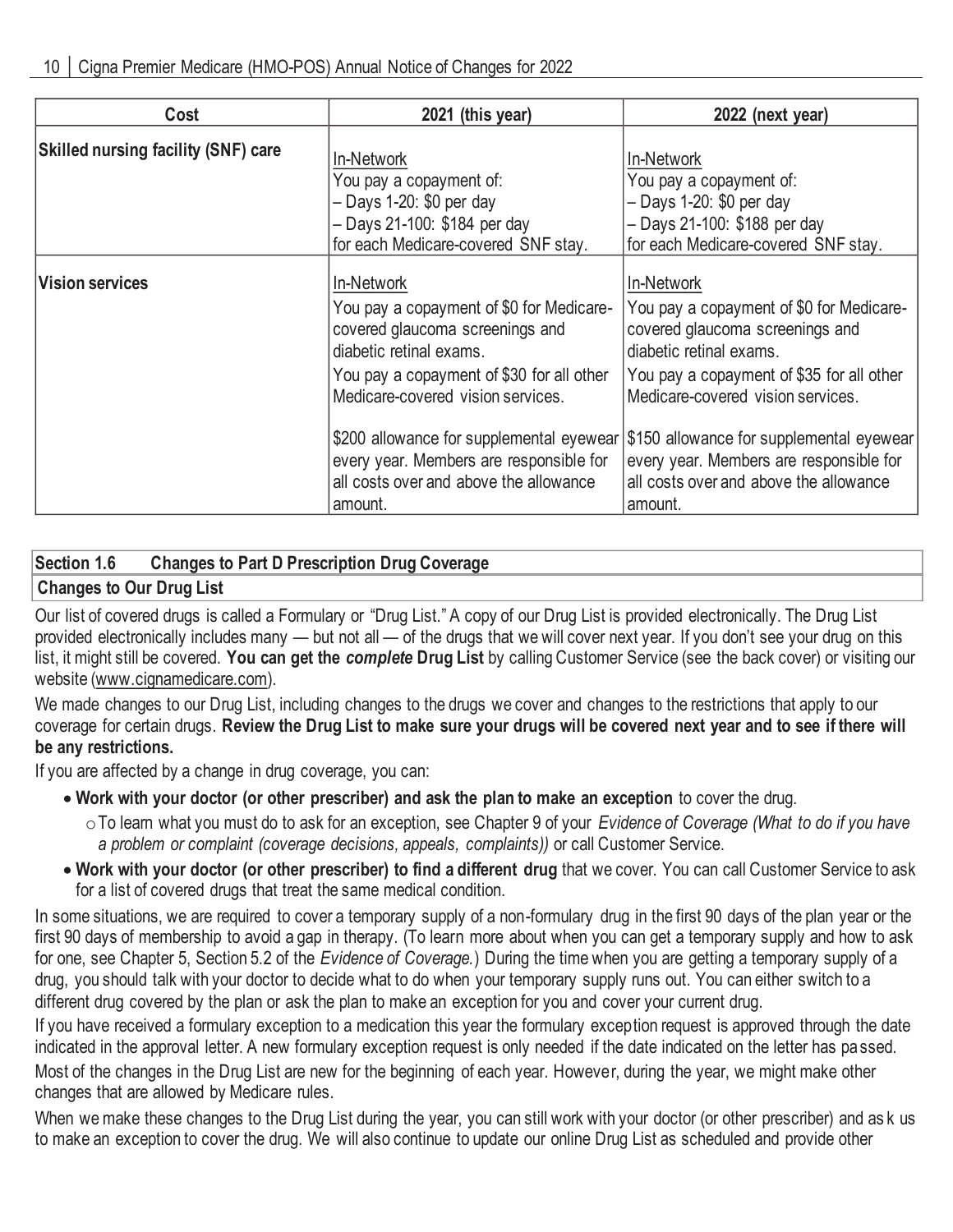required information to reflect drug changes. (To learn more about changes we may make to the Drug List, see Chapter 5, Secti on 6 of the *Evidence of Coverage*.)

#### **Changes to Prescription Drug Costs**

*Note:* If you are in a program that helps pay for your drugs ("Extra Help"), **the information about costs for Part D prescription drugs may not apply to you.** We sent you a separate insert, called the "Evidence of Coverage Rider for People Who Get Extra Help Paying for Prescription Drugs" (also called the "Low Income Subsidy Rider" or the "LIS Rider"), which tells you about your drug costs. Because you receive "Extra Help" and didn't receive this insert with this packet, please call Customer Service and ask for the "LIS Rider."

There are four "drug payment stages." How much you pay for a Part D drug depends on which drug payment stage you are in. (You can look in Chapter 6, Section 2 of your *Evidence of Coverage* for more information about the stages.)

The information below shows the changes for next year to the first two stages — the Yearly Deductible Stage and the Initial Coverage Stage. (Most members do not reach the other two stages — the Coverage Gap Stage or the Catastrophic Coverage Stage. To get information about your costs in these stages, look at Chapter 6, Sections 6 and 7, in the *Evidence of Coverage*, which is located on our website at www.cignamedicare.com. You may also call Customer Service to ask us to mail you an *Evidence of Coverage*.)

#### **Changes to the Deductible Stage**

| Stage                            | 2021 (this year)                     | 2022 (next year)                     |
|----------------------------------|--------------------------------------|--------------------------------------|
| Stage 1: Yearly Deductible Stage | Because we have no deductible, this  | Because we have no deductible, this  |
|                                  | payment stage does not apply to you. | payment stage does not apply to you. |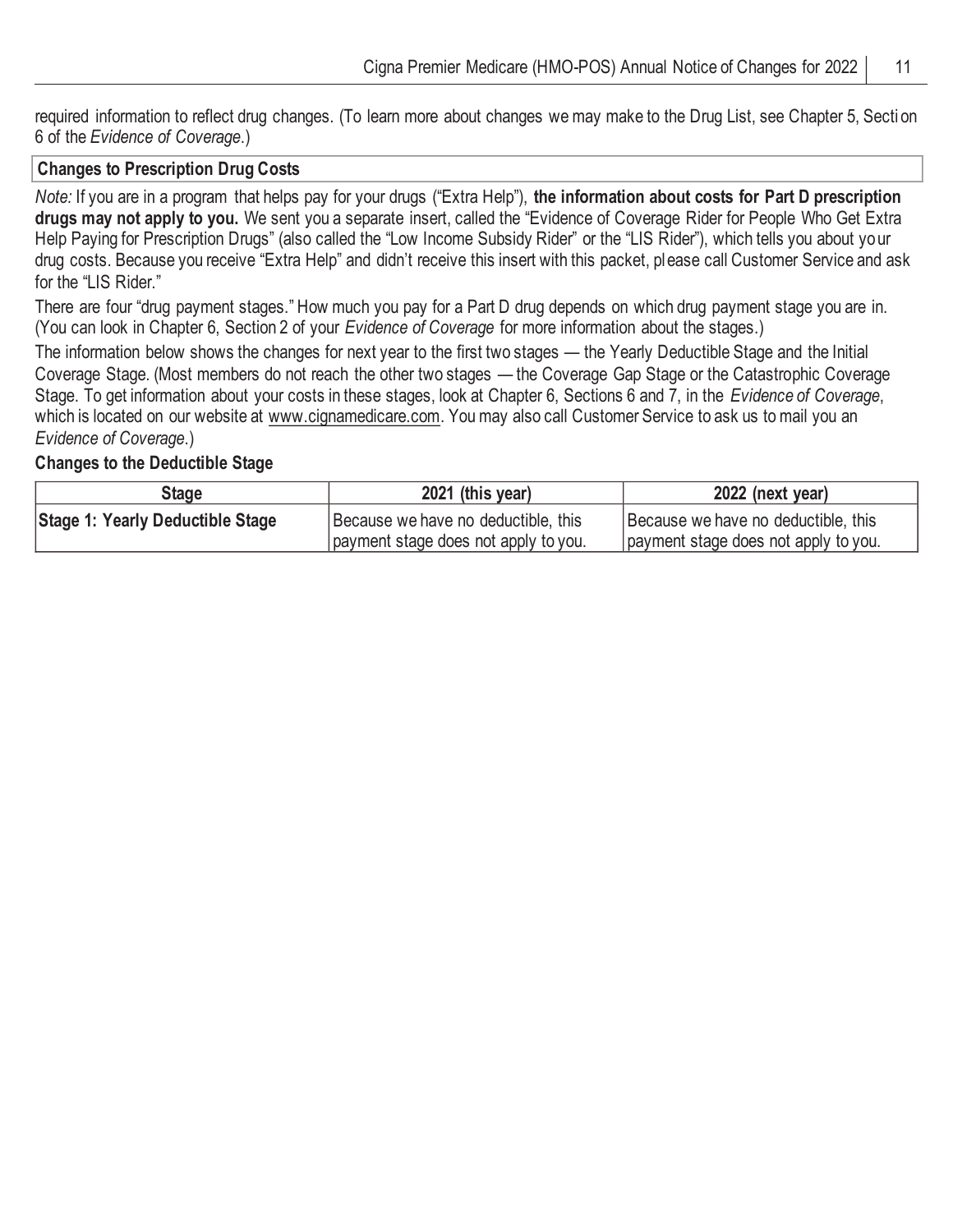## **Changes to Your Cost Sharing in the Initial Coverage Stage**

To learn how copayments and coinsurance work, look at Chapter 6, Section 1.2, *Types of out-of-pocket costs you may pay for covered drugs* in your *Evidence of Coverage*.

| 2021 (this year)                                                                                                                                                                                                                                                                                                                                                                                                                                                                                                           | 2022 (next year)                                                                                                                                                                                                                                                                                                                                                                                                                                                                                                                                                |
|----------------------------------------------------------------------------------------------------------------------------------------------------------------------------------------------------------------------------------------------------------------------------------------------------------------------------------------------------------------------------------------------------------------------------------------------------------------------------------------------------------------------------|-----------------------------------------------------------------------------------------------------------------------------------------------------------------------------------------------------------------------------------------------------------------------------------------------------------------------------------------------------------------------------------------------------------------------------------------------------------------------------------------------------------------------------------------------------------------|
| Your cost for a one-month supply at a<br>network pharmacy:                                                                                                                                                                                                                                                                                                                                                                                                                                                                 | Your cost for a one-month supply at a<br>network pharmacy:                                                                                                                                                                                                                                                                                                                                                                                                                                                                                                      |
| <b>Tier 1 (Preferred Generic Drugs):</b>                                                                                                                                                                                                                                                                                                                                                                                                                                                                                   | <b>Tier 1 (Preferred Generic Drugs):</b>                                                                                                                                                                                                                                                                                                                                                                                                                                                                                                                        |
| Standard cost sharing: You pay<br>\$9 per prescription.<br>Preferred cost sharing: You pay<br>\$0 per prescription.<br>Tier 2 (Generic Drugs):<br>Standard cost sharing: You pay<br>\$12 per prescription.<br>Preferred cost sharing: You pay<br>\$4 per prescription.                                                                                                                                                                                                                                                     | Standard cost sharing: You pay<br>\$9 per prescription.<br>Preferred cost sharing: You pay<br>\$0 per prescription.<br>Tier 2 (Generic Drugs):<br>Standard cost sharing: You pay<br>\$12 per prescription.<br>Preferred cost sharing: You pay<br>\$4 per prescription.                                                                                                                                                                                                                                                                                          |
| Tier 3 (Preferred Brand Drugs):<br>Standard cost sharing: You pay<br>\$47 per prescription.<br>Preferred cost sharing: You pay<br>\$42 per prescription.<br>Tier 4 (Non-Preferred Drugs):<br>Standard cost sharing: You pay<br>48% of the total cost.<br>Preferred cost sharing: You pay<br>48% of the total cost.<br><b>Tier 5 (Specialty Drugs):</b><br>Standard cost sharing: You pay<br>33% of the total cost.<br>Preferred cost sharing: You pay<br>33% of the total cost.<br>Once your total drug costs have reached | Tier 3 (Preferred Brand Drugs):<br>Standard cost sharing: You pay<br>\$47 per prescription.<br>Preferred cost sharing: You pay<br>\$42 per prescription.<br>Tier 4 (Non-Preferred Drugs):<br>Standard cost sharing: You pay<br>50% of the total cost.<br>Preferred cost sharing: You pay<br>50% of the total cost.<br>Tier 5 (Specialty Drugs):<br>Standard cost sharing: You pay<br>33% of the total cost.<br>Preferred cost sharing: You pay<br>33% of the total cost.<br>Once your total drug costs have reached<br>\$4,430, you will move to the next stage |
|                                                                                                                                                                                                                                                                                                                                                                                                                                                                                                                            | \$4,130 you will move to the next stage<br>(the Coverage Gap Stage).                                                                                                                                                                                                                                                                                                                                                                                                                                                                                            |

## **Changes to the Coverage Gap and Catastrophic Coverage Stages**

The other two drug coverage stages — the Coverage Gap Stage and the Catastrophic Coverage Stage — are for people with high drug costs. **Most members do not reach the Coverage Gap Stage or the Catastrophic Coverage Stage**. For information about your costs in these stages, look at Chapter 6, Sections 6 and 7, in your *Evidence of Coverage.*

## **SECTION 2 Administrative Changes**

Please see the table below for other important changes to your plan.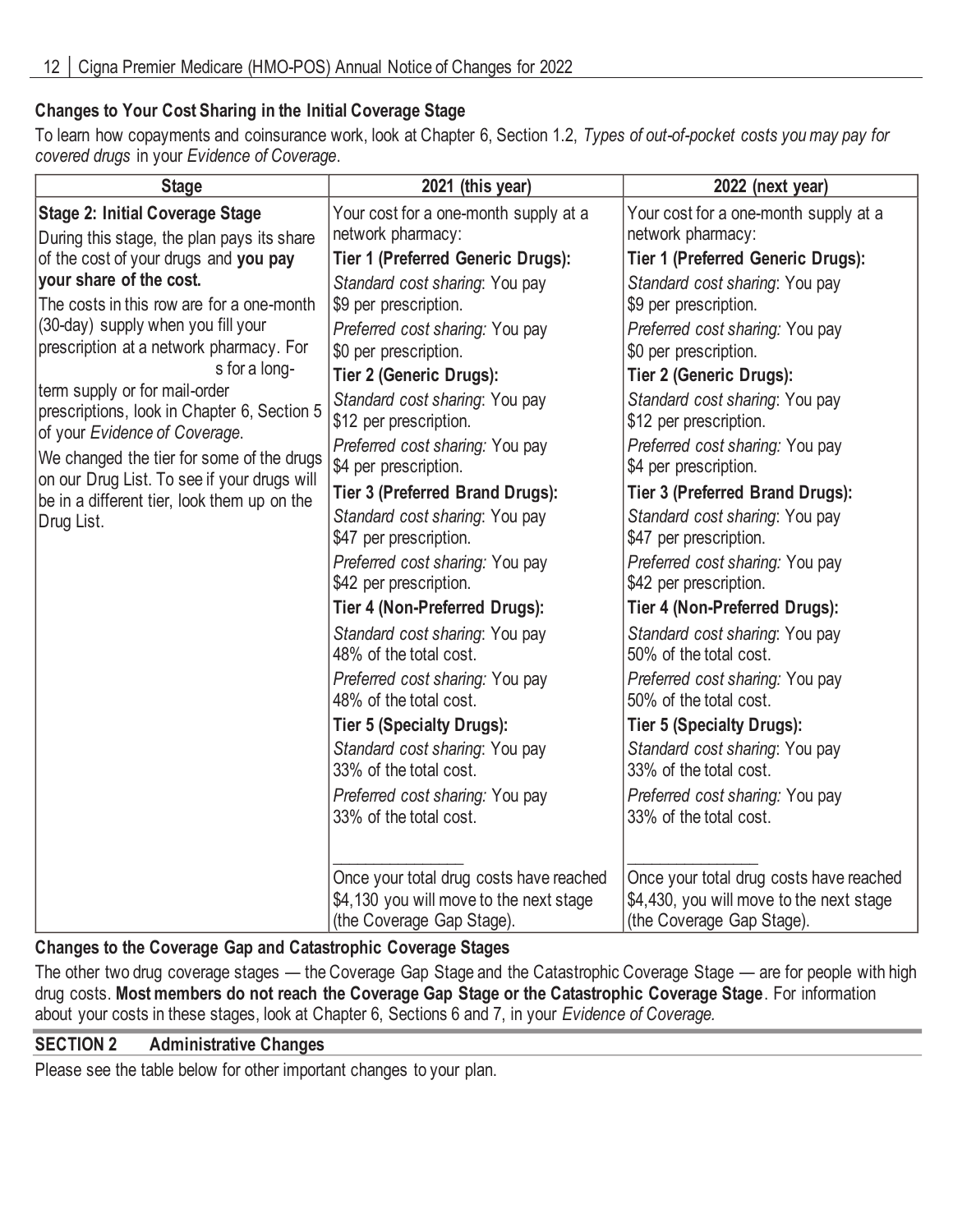| <b>Description</b>         | 2021 (this year)                                                                              | 2022 (next year)                                                                                                         |
|----------------------------|-----------------------------------------------------------------------------------------------|--------------------------------------------------------------------------------------------------------------------------|
| Cigna Vision Vendor Change | Cigna has a vision vendor that you can<br>contact for information on your vision<br>benefits. | Cigna will have a new vision vendor for<br>2022. For information on your vision<br>benefits, please call 1-888-886-1995. |

### **SECTION 3 Deciding Which Plan to Choose**

#### **Section 3.1 If you want to stay in Cigna Premier Medicare (HMO-POS)**

**To stay in our plan you don't need to do anything.** If you do not sign up for a different plan or change to Original Medicare by December 7, you will automatically be enrolled in our Cigna Premier Medicare (HMO-POS).

#### **Section 3.2 If you want to change plans**

We hope to keep you as a member next year but if you want to change for 2022 follow these steps:

#### **Step 1: Learn about and compare your choices**

- You can join a different Medicare health plan timely,
- *— OR —* You can change to Original Medicare. If you change to Original Medicare, you will need to decide whether to join a Medicare drug plan. If you do not enroll in a Medicare drug plan, please see Section 1.1 regarding a potential Part D late enrollment penalty.

To learn more about Original Medicare and the different types of Medicare plans, read the *Medicare & You 2022* handbook, call your State Health Insurance Assistance Program (see Section 5), or call Medicare (see Section 7.2).

You can also find information about plans in your area by using the Medicare Plan Finder on the Medicare website. Go to www.medicare.gov/plan-compare. **Here, you can find information about costs, coverage, and quality ratings for Medicare plans.**

As a reminder, Cigna offers other Medicare health plans and Medicare prescription drug plans. These other plans may differ in coverage, monthly premiums, and cost sharing amounts.

### **Step 2: Change your coverage**

- To change **to a different Medicare health plan**, enroll in the new plan. You will automatically be disenrolled from our plan.
- To **change to Original Medicare with a prescription drug plan,** enroll in the new drug plan. You will automatically be disenrolled from our plan.
- To **change to Original Medicare without a prescription drug plan**, you must either:
	- oSend us a written request to disenroll. Contact Customer Service if you need more information on how to do this (phone numbers are in Section 7.1 of this booklet).
	- o*— OR —* Contact **Medicare**, at 1-800-MEDICARE (1-800-633-4227), 24 hours a day, 7 days a week, and ask to be disenrolled. TTY users should call 1-877-486-2048.

### **SECTION 4 Deadline for Changing Plans**

If you want to change to a different plan or to Original Medicare for next year, you can do it from **October 15 until December 7.**  The change will take effect on January 1, 2022.

### **Are there other times of the year to make a change?**

In certain situations, changes are also allowed at other times of the year. For example, people with Medicaid, those who get "Extra Help" paying for their drugs, those who have or are leaving employer coverage, and those who move out of the service area may be allowed to make a change at other times of the year. For more information, see Chapter 10, Section 2.3 of the *Evidence of Coverage.*

If you enrolled in a Medicare Advantage plan for January 1, 2022, and don't like your plan choice, you can switch to another Medicare health plan (either with or without Medicare prescription drug coverage) or switch to Original Medicare (either with or without Medicare prescription drug coverage) between January 1 and March 31, 2022. For more information, see Chapter 10, Section 2.2 of the *Evidence of Coverage*.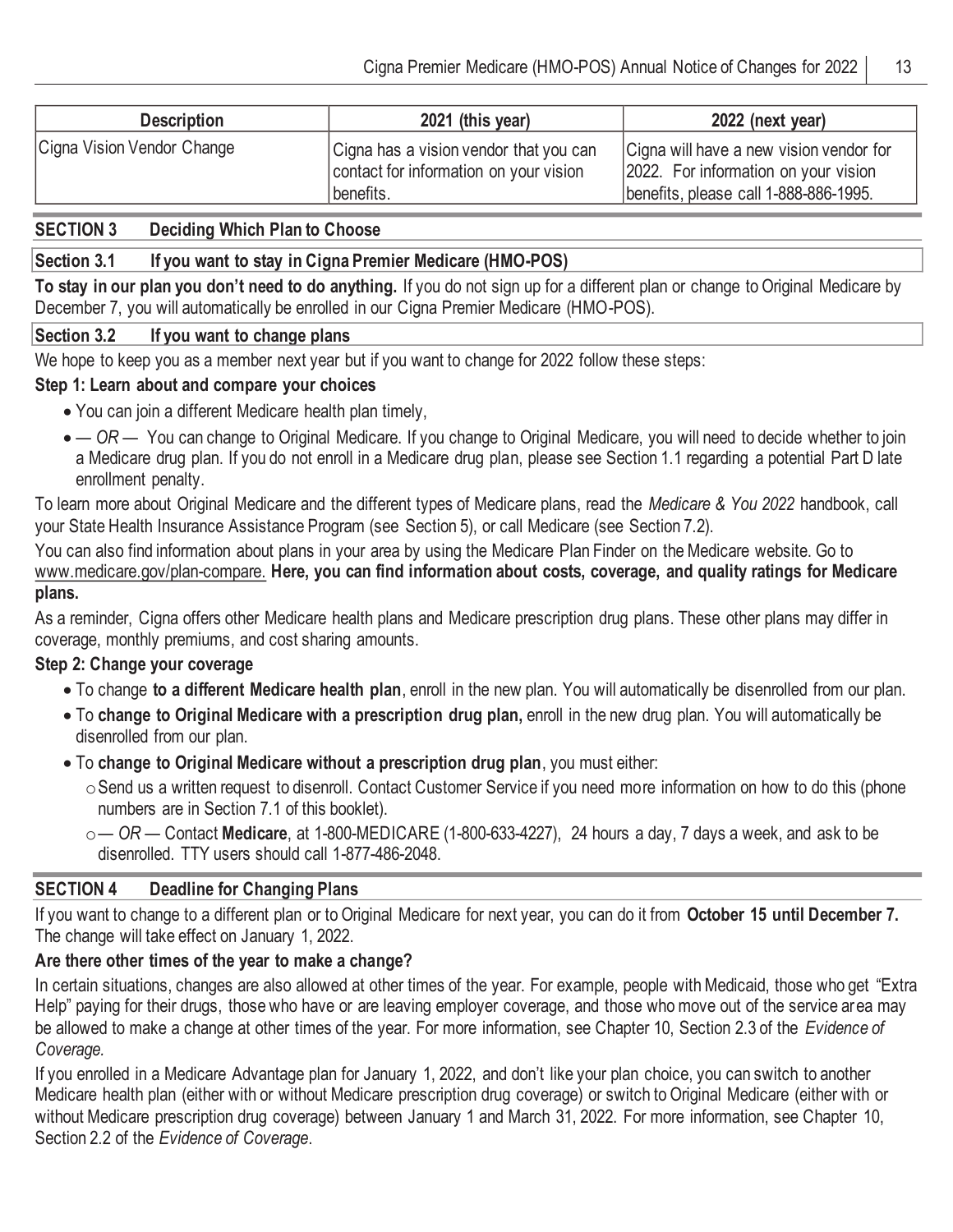## **SECTION 5 Programs That Offer Free Counseling about Medicare**

The State Health Insurance Assistance Program (SHIP) is a government program with trained counselors in every state. In Illinois, the SHIP is called Senior Health Insurance Program (SHIP).

Senior Health Insurance Program (SHIP) is independent (not connected with any insurance company or health plan). It is a state program that gets money from the Federal government to give **free** local health insurance counseling to people with Medicare. Senior Health Insurance Program (SHIP) counselors can help you with your Medicare questions or problems. They can help you understand your Medicare plan choices and answer questions about switching plans. You can call Senior Health Insurance Program (SHIP) at 1-800-252-8966.

## **SECTION 6 Programs That Help Pay for Prescription Drugs**

You may qualify for help paying for prescription drugs.

- **"Extra Help" from Medicare.** People with limited incomes may qualify for "Extra Help" to pay for their prescription drug costs. If you qualify, Medicare could pay up to 75% or more of your drug costs including monthly prescription drug premiums, annual deductibles, and coinsurance. Additionally, those who qualify will not have a coverage gap or late enrollment penalty. Many people are eligible and don't even know it. To see if you qualify, call:
	- $\circ$  1-800-MEDICARE (1-800-633-4227). TTY users should call 1-877-486-2048, 24 hours a day/7 days a week;
	- oThe Social Security Office at 1-800-772-1213 between 7 a.m. and 7 p.m., Monday through Friday. TTY users should call, 1-800-325-0778 (applications); or

oYour State Medicaid Office (applications).

• **Prescription Cost sharing Assistance for Persons with HIV/AIDS**. The AIDS Drug Assistance Program (ADAP) helps ensure that ADAP-eligible individuals living with HIV/AIDS have access to life-saving HIV medications. Individuals must meet certain criteria, including proof of State residence and HIV status, low income as defined by the State, and uninsured/under-insured status. Medicare Part D prescription drugs that are also covered by ADAP qualify for prescription cost sharing assistance through the Illinois AIDS Drug Assistance Program. For information on eligibility criteria, covered drugs, or how to enroll in the program, please call the Illinois AIDS Drug Assistance Program at 1-217-782-4977 or 1-800- 825-3518.

### **SECTION 7 Questions?**

## **Section 7.1 Getting Help from Cigna Premier Medicare (HMO-POS)**

Questions? We're here to help. Please call Customer Service at 1-800-668-3813. (TTY only, call 711). We are available for phone calls October 1 – March 31, 8:00 a.m. – 8:00 p.m. local time, 7 days a week. From April 1 – September 30, Monday – Friday 8:00 a.m. – 8:00 p.m. local time. Messaging service used weekends, after hours, and on federal holidays. Calls to these numbers are free.

## **Read your 2022** *Evidence of Coverage* **(it has details about next year's benefits and costs)**

This *Annual Notice of Changes* gives you a summary of changes in your benefits and costs for 2022. For details, look in the 2022 *Evidence of Coverage* for Cigna Premier Medicare (HMO-POS)*.* The *Evidence of Coverage* is the legal, detailed description of your plan benefits. It explains your rights and the rules you need to follow to get covered services and prescription drugs. A copy of the *Evidence of Coverage* is located on our website at www.cignamedicare.com. You may also call Customer Service to ask us to mail you an *Evidence of Coverage*.

### **Visit our Website**

You can also visit our website at www.cignamedicare.com. As a reminder, our website has the most up-to-date information about our provider network (*Provider and Pharmacy Directory*) and our list of covered drugs (Formulary/Drug List).

### **Section 7.2 Getting Help from Medicare**

To get information directly from Medicare:

## **Call 1-800-MEDICARE (1-800-633-4227)**

You can call 1-800-MEDICARE (1-800-633-4227), 24 hours a day, 7 days a week. TTY users should call 1-877-486-2048.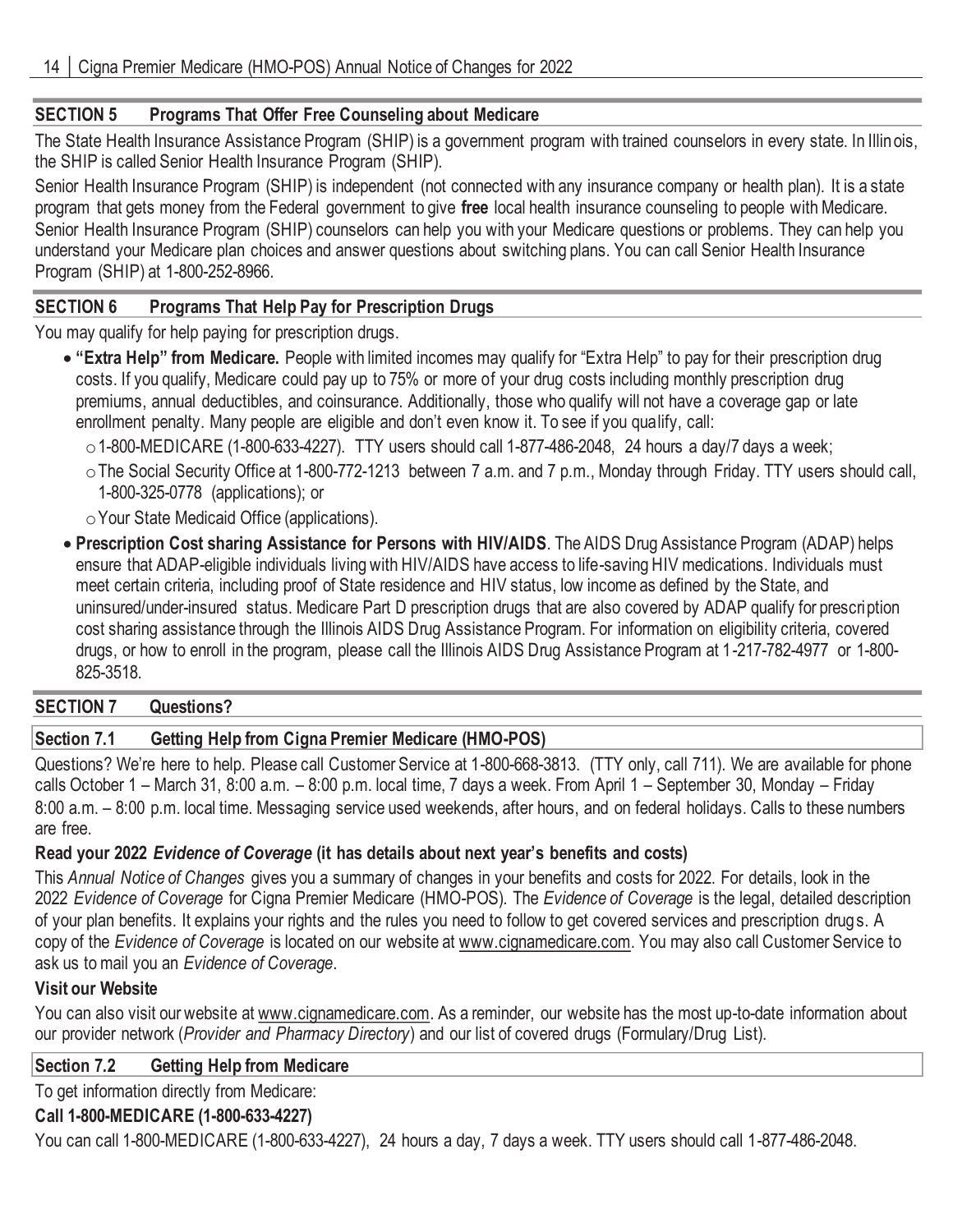#### **Visit the Medicare Website**

You can visit the Medicare website (www.medicare.gov). It has information about cost, coverage, and quality ratings to help you compare Medicare health plans. You can find information about plans available in your area by using the Medicare Plan Finder on the Medicare website. (To view the information about plans, go to www.medicare.gov/plan-compare.)

## **Read** *Medicare & You 2022*

You can read the *Medicare & You 2022* handbook. Every year in the fall, this booklet is mailed to people with Medicare. It has a summary of Medicare benefits, rights and protections, and answers to the most frequently asked questions about Medicare. If y ou don't have a copy of this booklet, you can get it at the Medicare website (www.medicare.gov) or by calling 1-800-MEDICARE (1- 800-633-4227), 24 hours a day, 7 days a week. TTY users should call 1-877-486-2048.